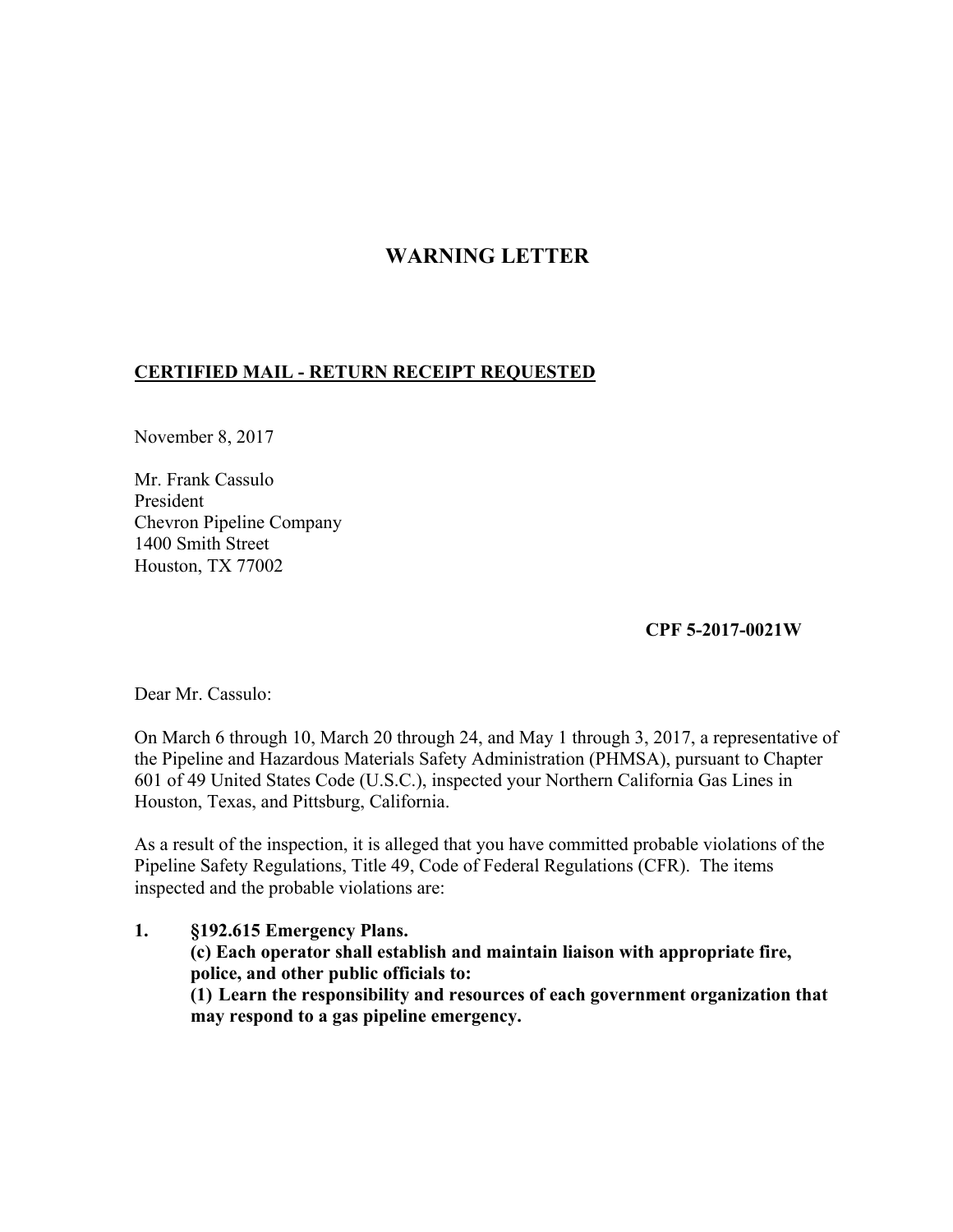A review of the operator's records for calendar years 2014 through 2016 indicated liaison records only for the operator's liquid assets. No records were available for the natural gas pipelines. The operator was not able to demonstrate through records that they have established and maintained liaisons with public officials, fire, or police, in accordance with  $§192.615(c)(1).$ 

**2. §192.605 Procedural manual for operations, maintenance, and emergencies. (a)** *General.* **Each operator shall prepare and follow for each pipeline, a manual of written procedures for conducting operations and maintenance activities and for emergency response. For transmission lines, the manual must also include procedures for handling abnormal operations. This manual must be reviewed and updated by the operator at intervals not exceeding 15 months, but at least once each calendar year. This manual must be prepared before operations of a pipeline system commence. Appropriate parts of the manual must be kept at locations where operations and maintenance activities are conducted.** 

While reviewing the operator's atmospheric corrosion records, it was determined that the operator is not following their written procedure for atmospheric corrosion inspections.

The operator's written procedure (MIP 506) requires that the soil-to-air interface be carefully inspected above and below ground eighteen (18) inches. While interviewing the field staff who performed these inspections, the field staff did not appear to be aware of the procedural requirements.

**3. §192.481 Atmospheric corrosion control: Monitoring. (b) During inspections the operator must give particular attention to pipe at soilto-air interfaces, under thermal insulation, under disbonded coatings, at pipe supports, in splash zones, at deck penetrations, and in spans over water.** 

The operator's documentation for atmospheric corrosion inspections failed to demonstrate they are paying particular attention to the soil-to-air interfaces, in accordance with  $§192.481(b).$ 

**4. §192.463 External corrosion control: Cathodic protection. (a) Each cathodic protection system required by this subpart must provide a level of cathodic protection that complies with one or more of the applicable criteria contained in appendix D of this part. If none of these criteria is applicable, the cathodic protection system must provide a level of cathodic protection at least equal to that provided by compliance with one or more of these criteria.**